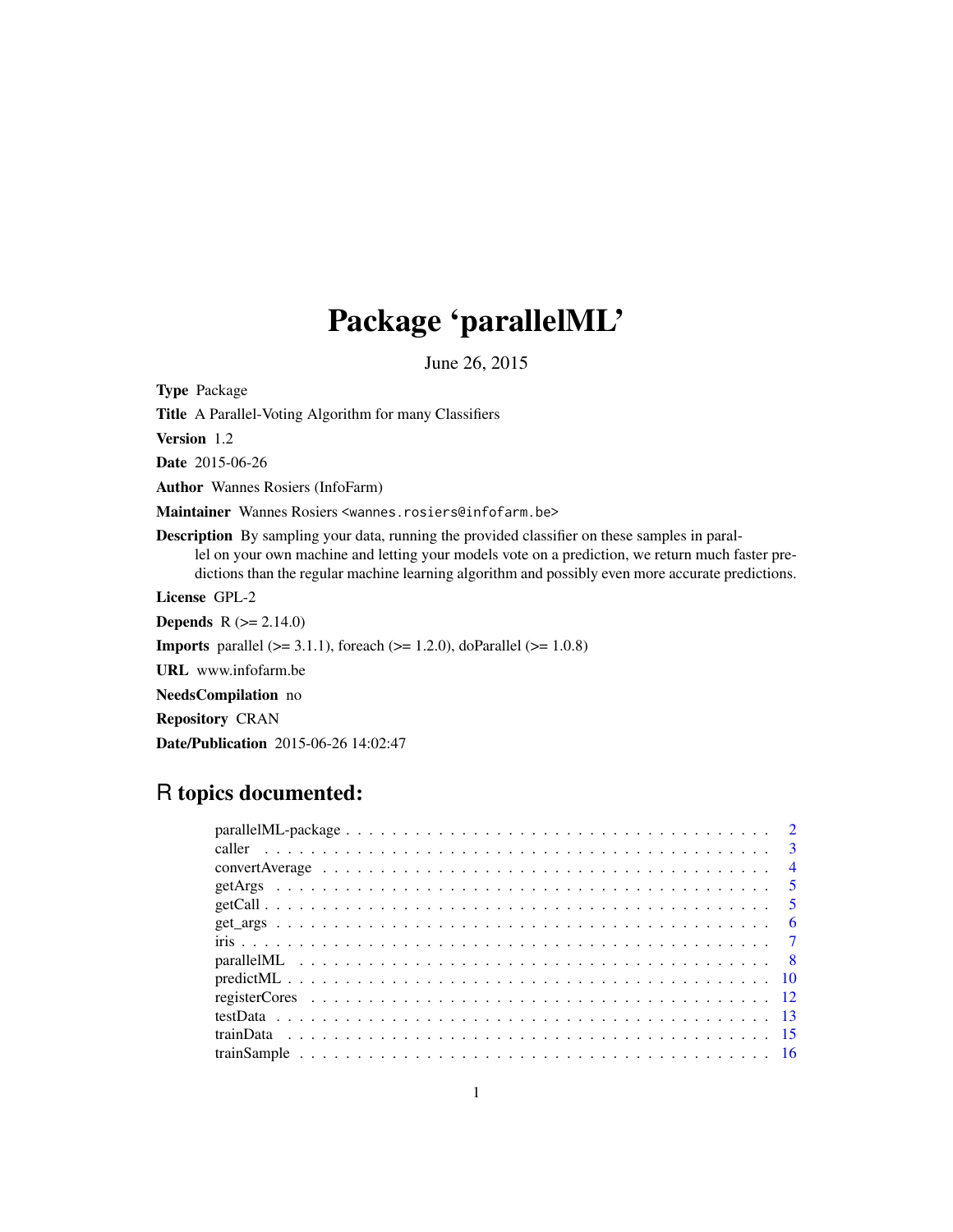#### <span id="page-1-0"></span>**Index** 2008 **Index** 2008 **Index**

parallelML-package *Parallel-Voting version of machine learning algorithms*

#### Description

By sampling your data, running the machine learning algorithm on these samples in parallel on your own machine and letting your models vote on a prediction, we return much faster predictions than the regular machine learning algorithm and possibly even more accurate predictions.

# Details

| Package: | parallelML |
|----------|------------|
| Type:    | Package    |
| Version: | 1.0        |
| Date:    | 2015-09-06 |
| License: | $GPI - 2$  |

This package consists of two main functions: [parallelML](#page-7-1) A function which allows you to create multiple machine learning models: one for each core you provide. It returns a list of machine learning models. [predictML](#page-9-1): A function which creates predictions for all models you created. When combine is "vote", it returns the class most models agree upon, otherwise it gives a list of predictions of all models

#### Author(s)

Wannes Rosiers

Maintainer: Wannes Rosiers <wannes.rosiers@infofarm.be>

# See Also

This package can be regarded as a parallel extension of machine learning algorithms, therefor check the package of the machine learning algorithm you want to use.

# Examples

```
## Not run:
# Load the library which provides svm
library(e1071)
# Create your data
data(iris)
# Create a model
parSvmModel <- parallelML("svm(formula = Species ~ ., data = iris)",
                     "e1071", samplingSize = 0.8)
```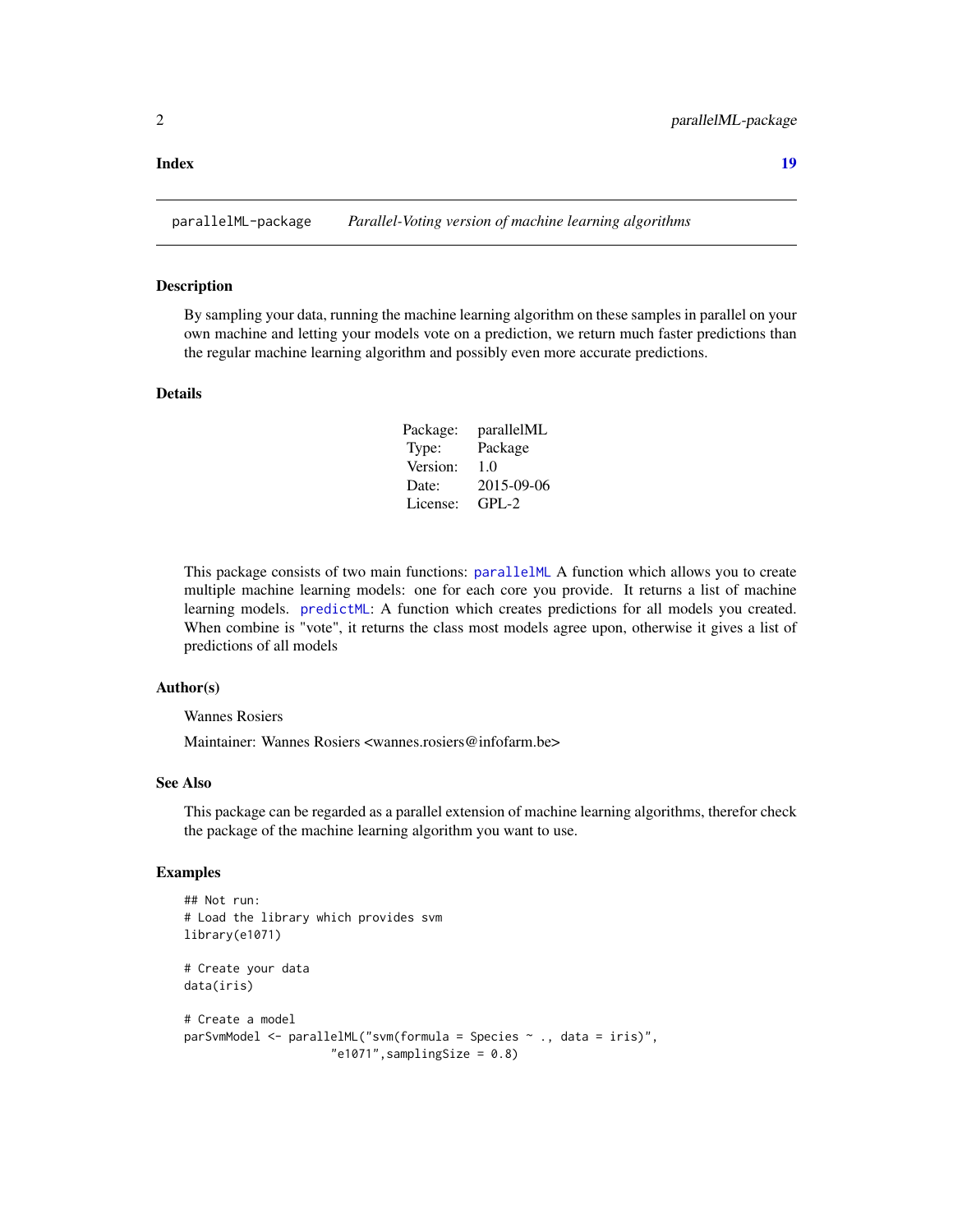<span id="page-2-0"></span>caller 3

```
# Get prediction
parSvmPred <- predictML("predict(parSvmModel,newdata=iris)",
                         "e1071","vote")
# Check the quality
table(parSvmPred,iris$Species)
## End(Not run)
```
# caller *Convert arguments of a function to a list*

# Description

It strips the function call of a function and returns a named list of only the used arguments

#### Usage

caller(...)

#### Arguments

... All arguments you would pass to another function.

# Value

A named list of all arguments

# Author(s)

Wannes Rosiers

# Examples

caller(formula = Species  $\sim$  ., data = iris)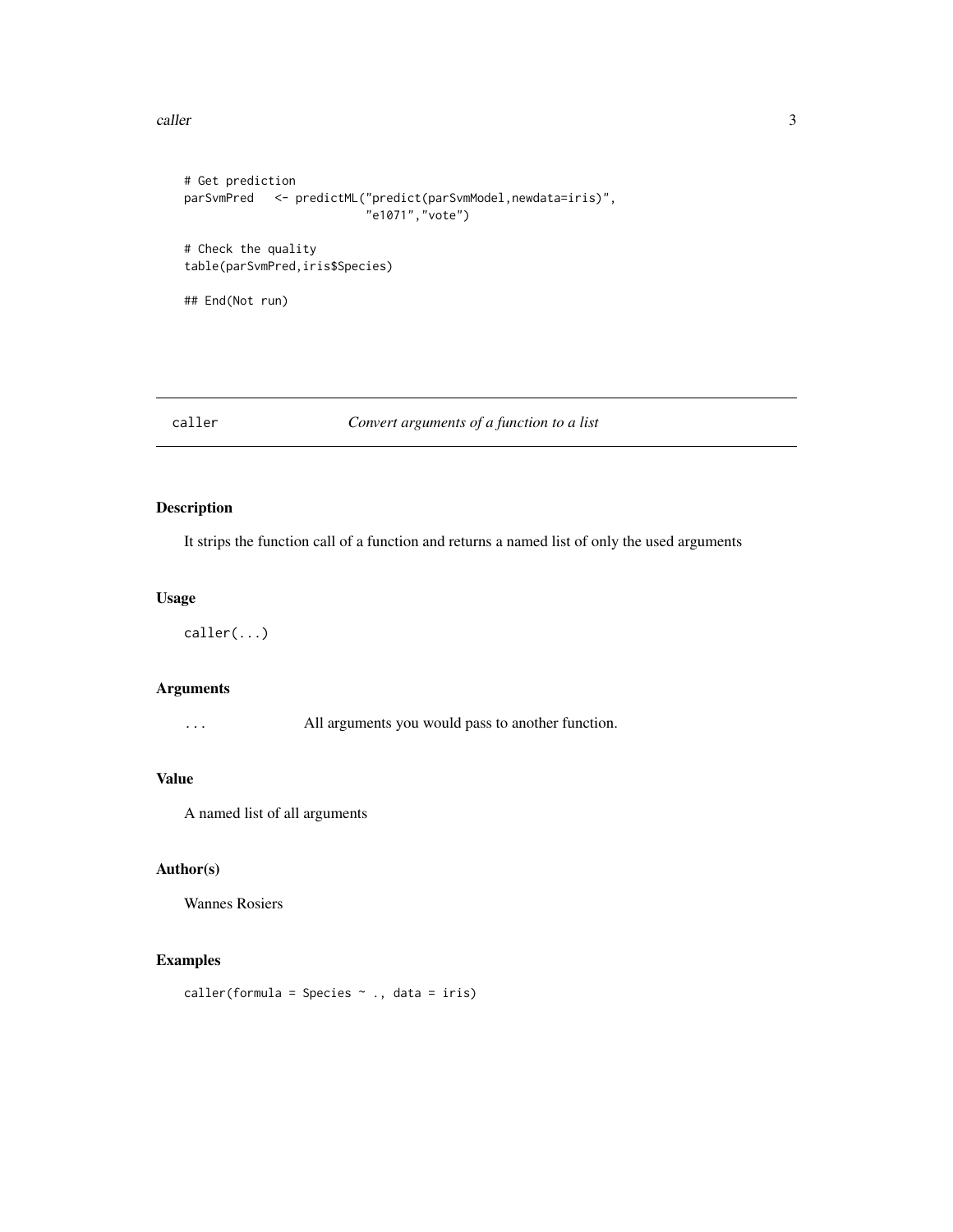<span id="page-3-0"></span>

Given a list of similar data.frames (same schema and dimension) or vectors (same length), create a single data.frame or vector with same dimension or length consisting of averages over the list.

#### Usage

```
convertAverage(data)
```
# Arguments

data A list of equally-sized data.frames or vectors

# Value

A single data.frame or vector containing averages over the list.

# Author(s)

Wannes Rosiers

# Examples

```
# Create a list of data.frames
frame1 <- data.frame(a=1:10,b=2:11)
frame2 <- data.frame(a=11:20,b=3:12)
frameList <- list(frame1,frame2)
```
# Take the respective averages convertAverage(frameList)

```
# Create a list of vectors
vector1 <- 1:10
vector2 <- 11:20
vectorList <- list(vector1,vector2)
```

```
# Take the respective averages
convertAverage(vectorList)
```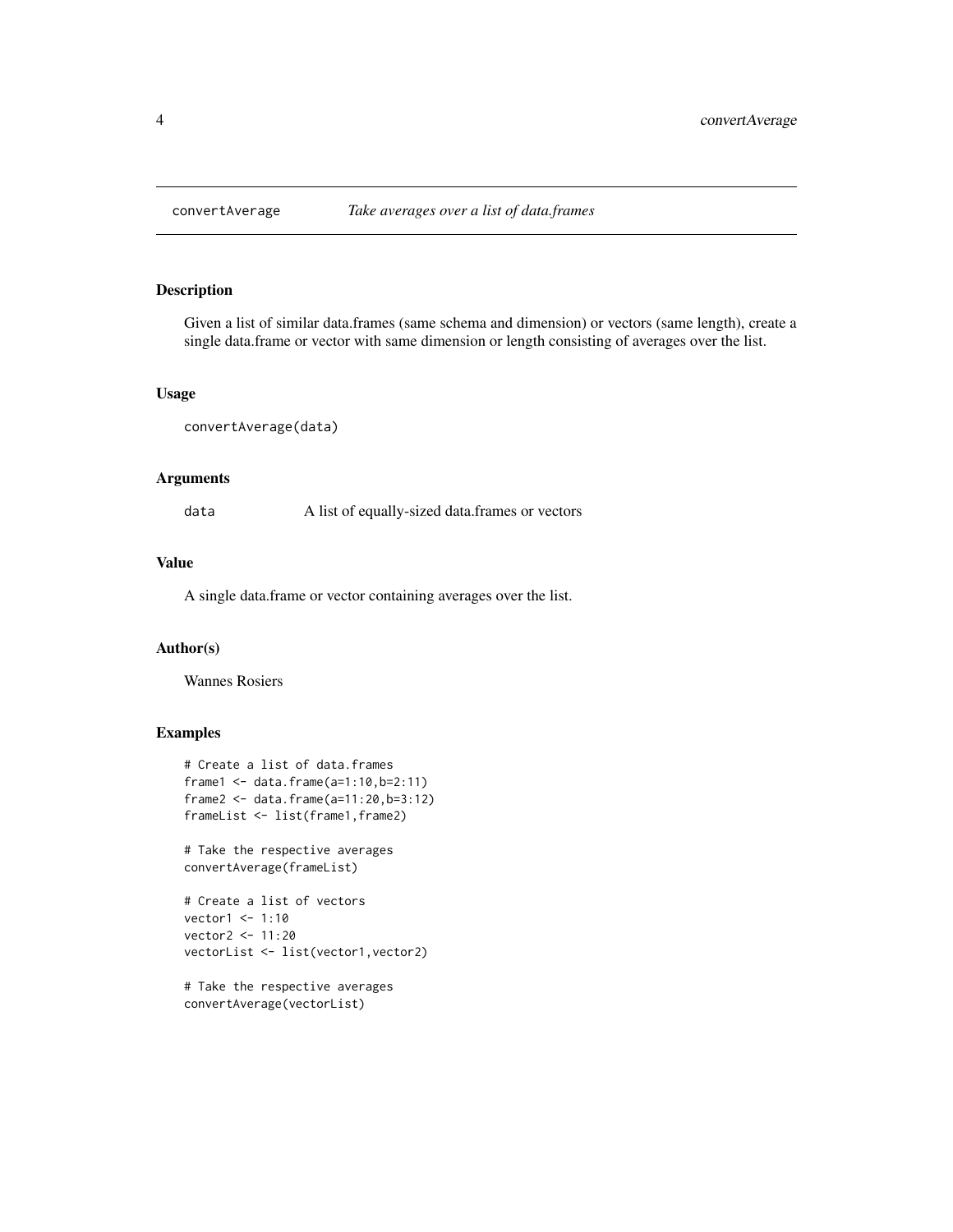<span id="page-4-0"></span>

Converts a machine learning call to a named list of all its arguments.

#### Usage

```
getArgs(MLCall)
```
# Arguments

MLCall Your call to a machine learning algorithm. All arguments in this call should be named.

# Value

A named list of all arguments present in your machine learning call

# Author(s)

Wannes Rosiers

# Examples

```
## Not run:
library(e1071)
MLCall <- "svm(formula = Species ~ ., data = iris)"
getArgs(MLCall)
```
## End(Not run)

getCall *Convert string to function call*

#### Description

Convert string to function call, where you can acces easily all entries

# Usage

```
getCall(MLCall)
```
#### Arguments

| MLCall | Your call to a machine learning algorithm. All arguments in this call should be |
|--------|---------------------------------------------------------------------------------|
|        | named.                                                                          |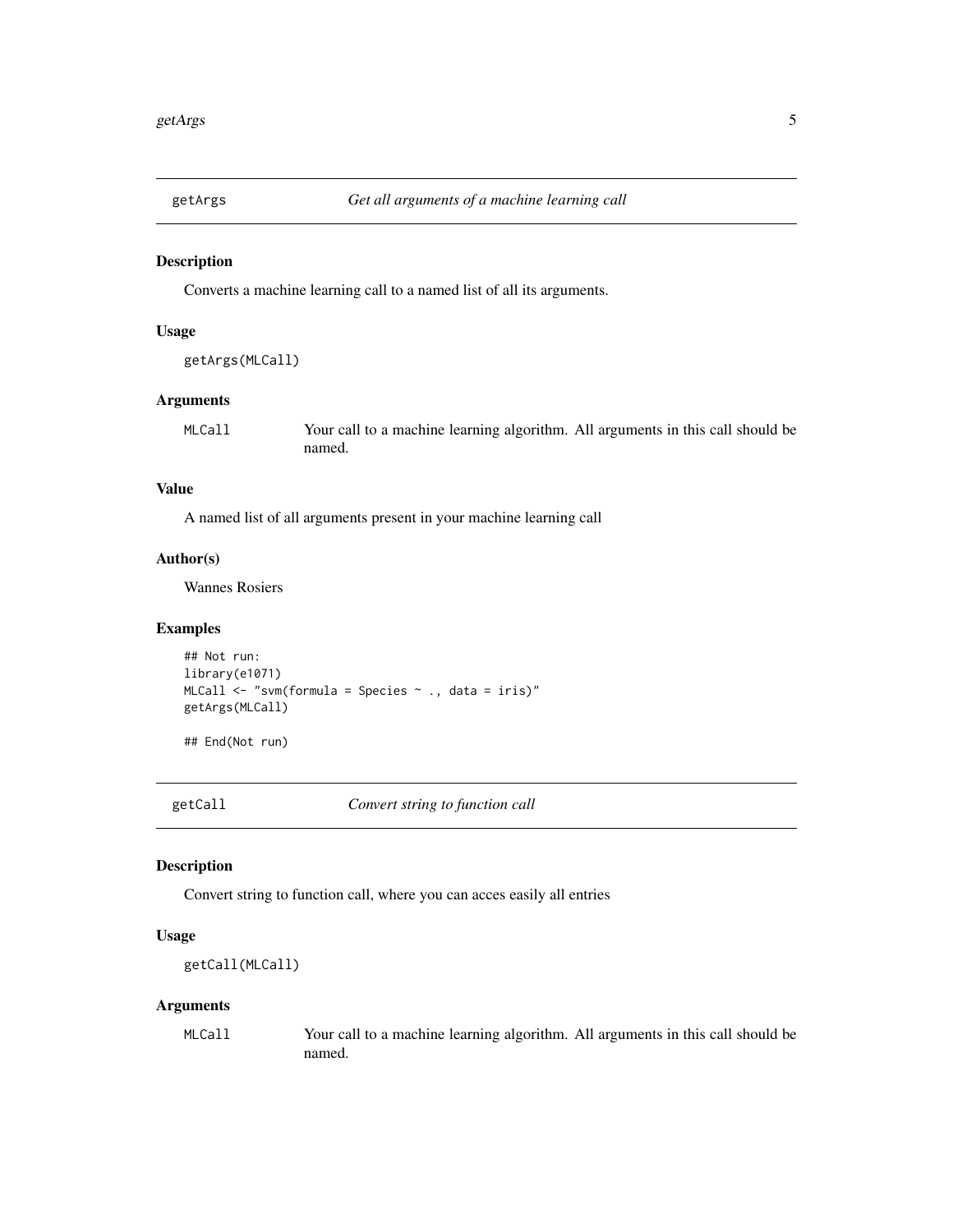# <span id="page-5-0"></span>Value

A function Call of class "call"

# Author(s)

Wannes Rosiers

# Examples

```
## Not run:
library(e1071)
MLCall <- "svm(formula = Species ~ ., data = iris)"
functionCall <- getCall(MLCall)
functionCall$formula
```
## End(Not run)

get\_args *Get all arguments of a call*

# Description

This function can only be called within another function, it then returns a named list of all arguments in the super-function.

# Usage

get\_args()

# Value

A named list of all arguments in the super-function.

# Author(s)

Wannes Rosiers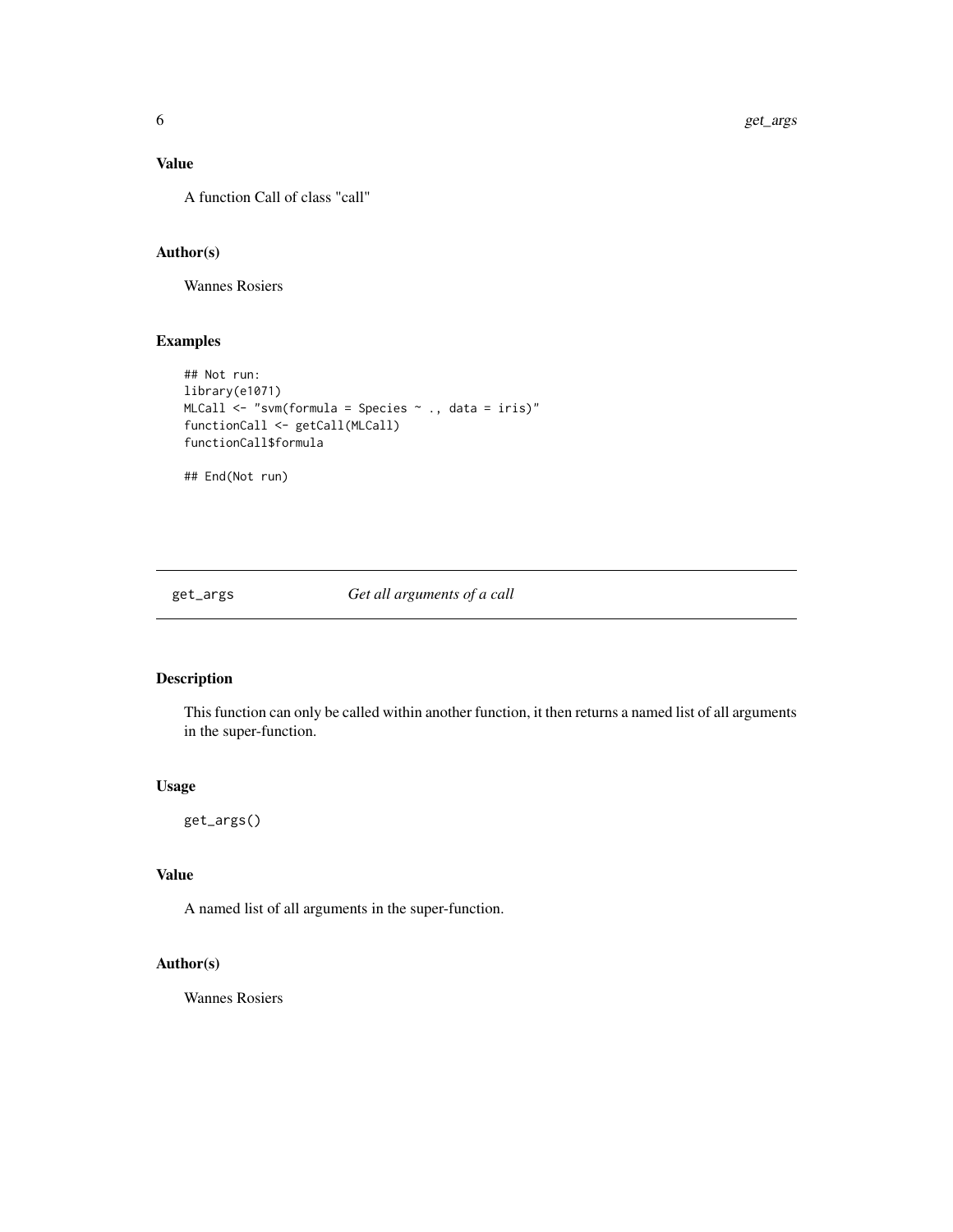This famous (Fisher's or Anderson's) iris data set gives the measurements in centimeters of the variables sepal length and width and petal length and width, respectively, for 50 flowers from each of 3 species of iris. The species are Iris setosa, versicolor, and virginica.

#### Usage

iris

# Format

iris is a data frame with 150 cases (rows) and 5 variables (columns) named Sepal.Length, Sepal.Width, Petal.Length, Petal.Width, and Species. iris3 gives the same data arranged as a 3-dimensional array of size 50 by 4 by 3, as represented by S-PLUS. The first dimension gives the case number within the species subsample, the second the measurements with names Sepal L., Sepal W., Petal L., and Petal W., and the third the species.

#### Source

Fisher, R. A. (1936) The use of multiple measurements in taxonomic problems. Annals of Eugenics, 7, Part II, 179–188. The data were collected by Anderson, Edgar (1935). The irises of the Gaspe Peninsula, Bulletin of the American Iris Society, 59, 2–5.

#### References

Becker, R. A., Chambers, J. M. and Wilks, A. R. (1988) The New S Language. Wadsworth & Brooks/Cole. (has iris3 as iris.)

#### Examples

```
dni3 <- dimnames(iris3)
ii \leq data.frame(matrix(aperm(iris3, c(1,3,2)), ncol = 4,
                        dimnames = list(NULL, sub(" L.",".Length",
                                        sub(" W.",".Width", dni3[[2]])))),
    Species = gl(3, 50, labels = sub("S", "s", sub("V", "v", dni3[[3]]))))all.equal(ii, iris) # TRUE
```
<span id="page-6-0"></span>iris 7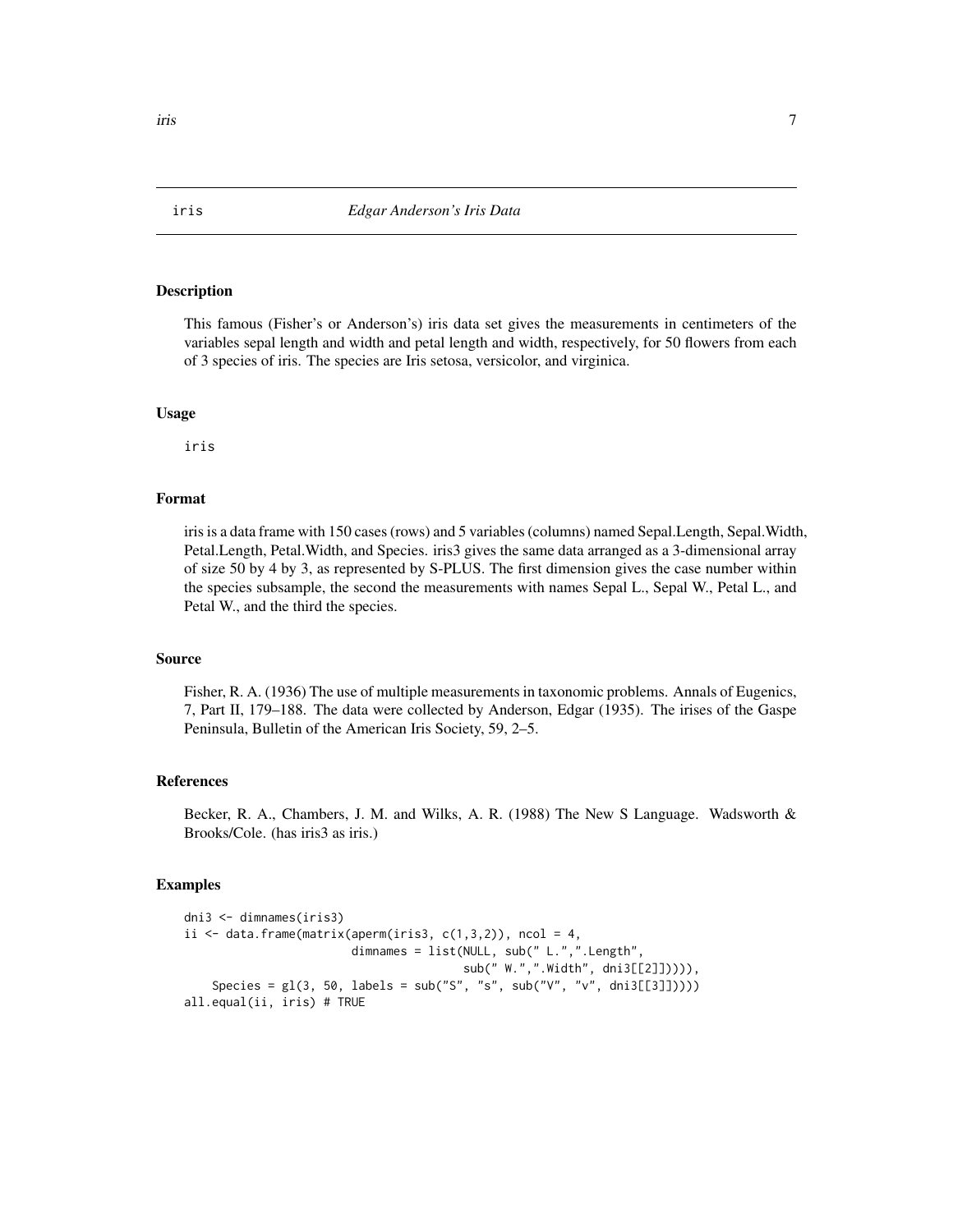By sampling your data, running the machine learning algorithm on these samples in parallel on your own machine and letting your models vote on a prediction, we return much faster predictions than the regular machine learning algorithm and possibly even more accurate predictions.

# Usage

```
## Default S3 method:
parallelML(MLCall, MLPackage,
samplingSize = 0.2,numberCores = detectCores(),
underSample = FALSE, underSampleTarget = NULL,
sampleMethod = "bagging")
```
#### Arguments

| MLCall            | Your call to a machine learning algorithm. All arguments in this call should be<br>named and the package only allows formula calls. Hence the call should look<br>like "machineLearningAlgorithm(formula = , data = , )".                                                                                      |  |  |
|-------------------|----------------------------------------------------------------------------------------------------------------------------------------------------------------------------------------------------------------------------------------------------------------------------------------------------------------|--|--|
| MLPackage         | A character string of the package which provides your machine learning algo-<br>rithm. This is needed since all cores should load the package.                                                                                                                                                                 |  |  |
| samplingSize      | Size of your data you will take in each sample.                                                                                                                                                                                                                                                                |  |  |
| numberCores       | Number of cores of your machine you want to use. Is set equal to the number of<br>samples you take.                                                                                                                                                                                                            |  |  |
| underSample       | Logical wether you want to take an undersample on your desired target.                                                                                                                                                                                                                                         |  |  |
| underSampleTarget |                                                                                                                                                                                                                                                                                                                |  |  |
|                   | When you set underSample to TRUE, underSampleTarget takes your target you<br>want to keep in every sample. e.g. If you have 5 elements of category1 and<br>100 elements of category2 and your sampleSize is 0.2, then every sample will<br>contain 25 elements, namely the 5 of category1 and 20 of category2. |  |  |
| sampleMethod      | String which decides wether you sample on your observations (bagging) or on<br>your variables (random).                                                                                                                                                                                                        |  |  |
|                   |                                                                                                                                                                                                                                                                                                                |  |  |

# Value

A list containing of numberCores machine learning models.

#### Note

Although it can cope with numeric probability predictions, this package is designed for classification labeling.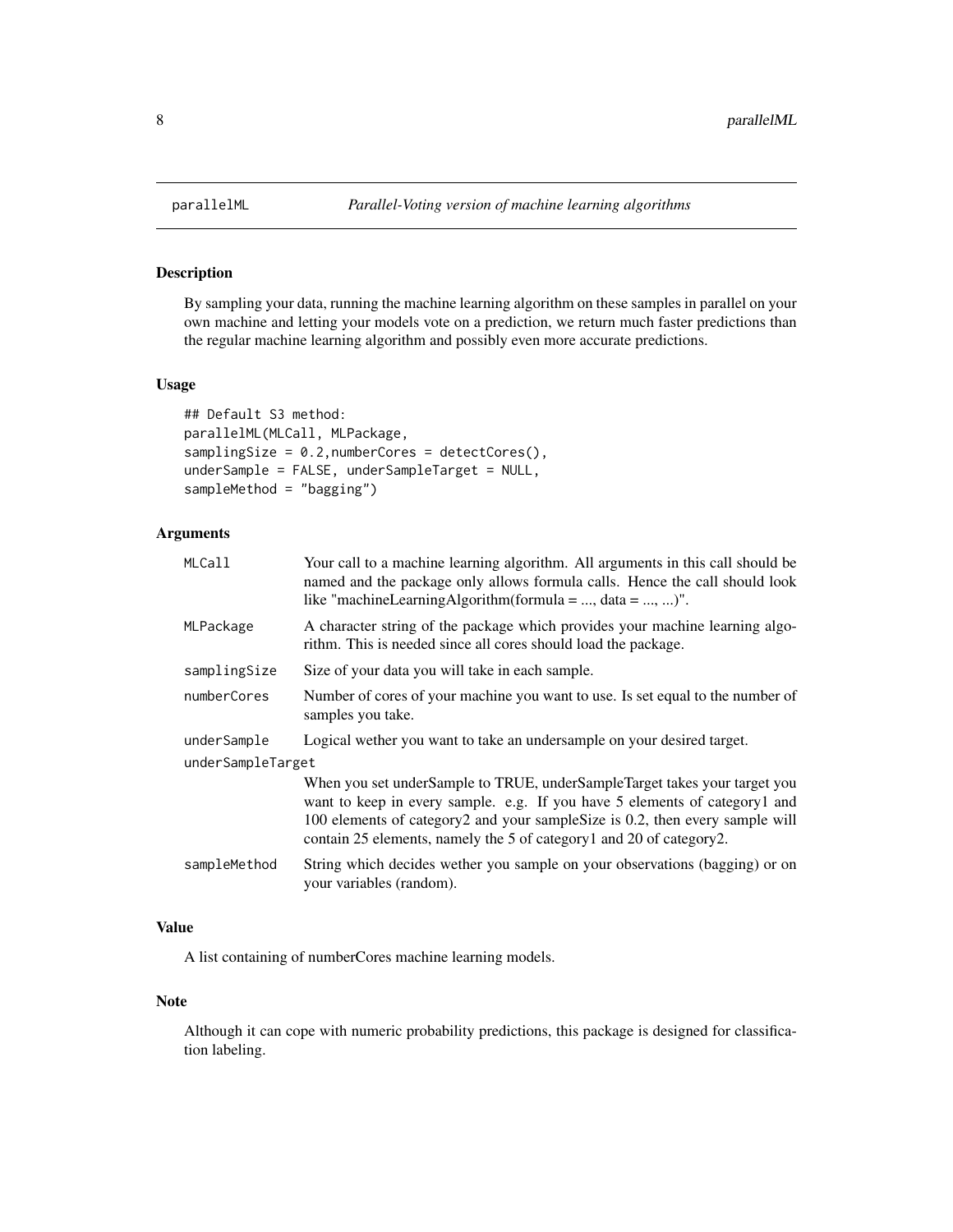# parallelML 9

#### Author(s)

Wannes Rosiers

# See Also

This package can be regarded as a parallel extension of machine learning algorithms, therefor check the package of the machine learning algorithm you want to use.

# Examples

```
## Not run:
# Load the library which provides svm
library(e1071)
# Create your data
data(iris)
# Create a model
parSvmModel <- parallelML("svm(formula = Species ~ ., data = iris)",
                     "e1071", samplingSize = 0.8)# Get prediction
parSvmPred <- predictML("predict(parSvmModel,newdata=iris)",
                          "e1071","vote")
# Check the quality
table(parSvmPred,iris$Species)
## End(Not run)
## Not run:
# Load the library which provides rpart
library(rpart)
# Create your data
data("magicData")
# Create a model
parTreeModel <- parallelML("rpart(formula = V11 \sim ., data = trainData[,-1])",
                            "rpart", samplingSize = 0.8)# Get prediction
parTrainTreePred <- predictML("predict(parTreeModel,newdata=trainData[,-1],type='class')",
                               "rpart","vote")
parTestTreePred <- predictML("predict(parTreeModel,newdata=testData[,-1],type='class')",
                              "rpart","vote")
# Check the quality
table(parTrainTreePred,trainData$V11)
table(parTestTreePred,testData$V11)
## End(Not run)
## Not run:
```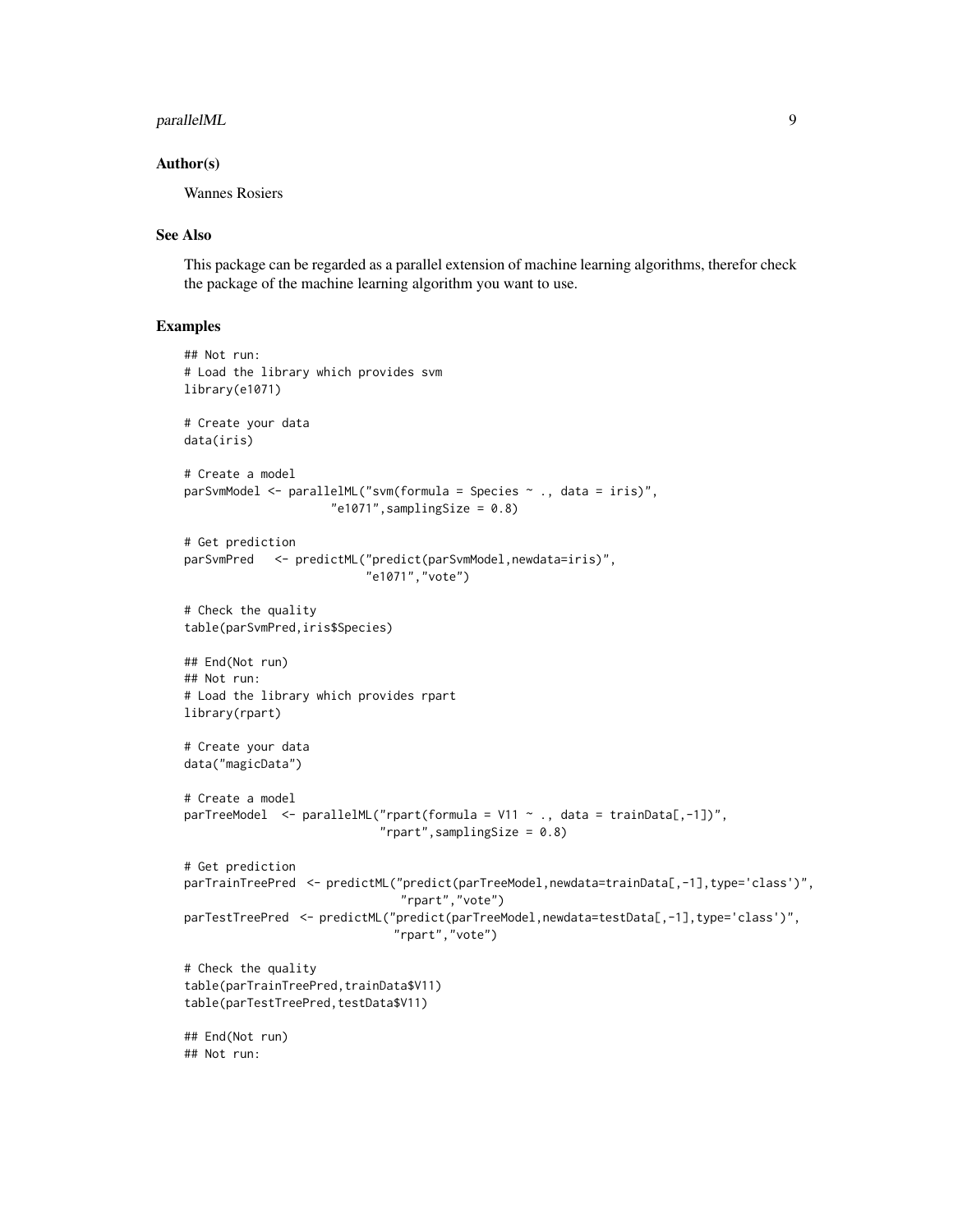```
# Load the library which provides svm
library(e1071)
# Create your data
data(iris)
subdata \le iris[1:60,]
# Create a model
parsvmmodel <- parallelML("svm(formula = Species ~ ., data = subdata)",
                            "e1071", samplingSize = 0.8,
                            underSample = TRUE, underSampleTarget = "versicolor")
# Get prediction
parsvmpred <- predictML("predict(parsvmmodel,newdata=subdata)",
                           "e1071","vote")
# Check the quality
table(parsvmpred,subdata$Species)
## End(Not run)
## Not run:
# Load the library which provides svm
library(e1071)
# Create your data
data(iris)
# Create a model
parsvmmodel <- parallelML("svm(formula = Species ~ ., data = iris)",
                            "e1071", samplingSize = 0.6,
                            sampleMethod = "random")
# Get prediction
parsvmpred <- predictML("predict(parsvmmodel,newdata=iris)",
                           "e1071","vote")
# Check the quality
table(parsvmpred,iris$Species)
## End(Not run)
```
<span id="page-9-1"></span>predictML *Parallel-Voting prediction of multiple machine learning models*

#### Description

By sampling your data, running the machine learning algorithm on these samples in parallel on your own machine and letting your models vote on a prediction, we return much faster predictions than the regular machine learning algorithm and possibly even more accurate predictions.

<span id="page-9-0"></span>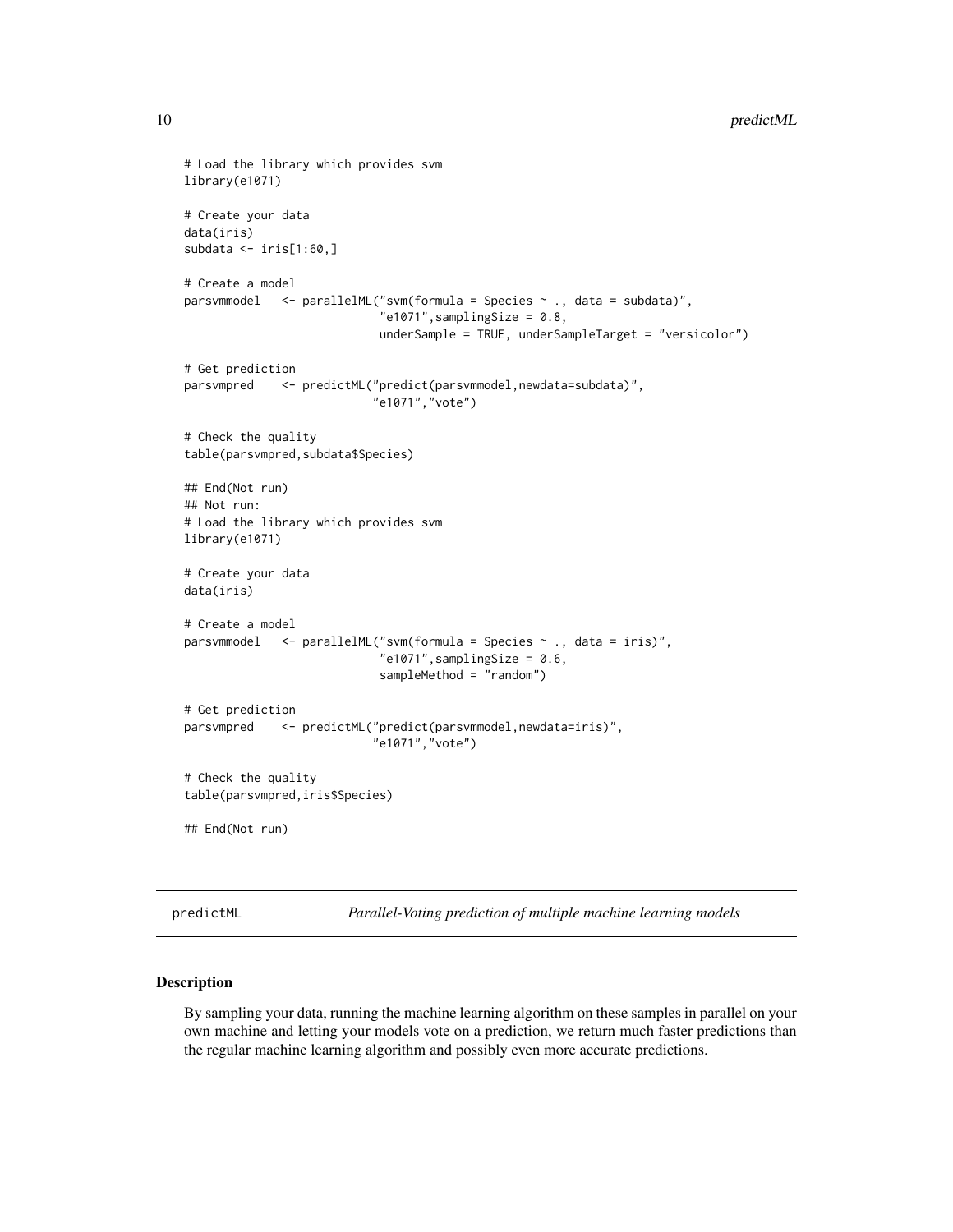# predictML 11

#### Usage

```
predictML(predictCall, MLPackage, combine = "raw")
```
#### Arguments

| predictCall | Your call to a predict function. The object however should be an element of<br>class parallel ML.                                                                                                                                          |
|-------------|--------------------------------------------------------------------------------------------------------------------------------------------------------------------------------------------------------------------------------------------|
| MLPackage   | A character string of the package which provides your machine learning algo-<br>rithm. This is needed since all cores should load the package.                                                                                             |
| combine     | A character string: "raw" when you want to return a list of predictions, "vote"<br>when you want to return the class upon which most models agree and "avg"<br>when you want to return the average of numeric predictions (probabilities). |

# Value

Either a list of vectors of predictions for each model or a vector of class upon which most models agree.

#### Note

Although it can cope with numeric probability predictions, this package is designed for classification labeling.

# Author(s)

Wannes Rosiers

# See Also

This package can be regarded as a parallel extension of machine learning algorithms, therefor check the package of the machine learning algorithm you want to use.

# Examples

```
## Not run:
# Load the library which provides svm
library(e1071)
# Create your data
data(iris)
# Create a model
parSvmModel <- parallelML("svm(formula = Species ~ ., data = iris)",
                     "e1071", samplingSize = 0.8)
# Get prediction
parSvmPred <- predictML("predict(parSvmModel,newdata=iris)",
                          "e1071","vote")
```
# Check the quality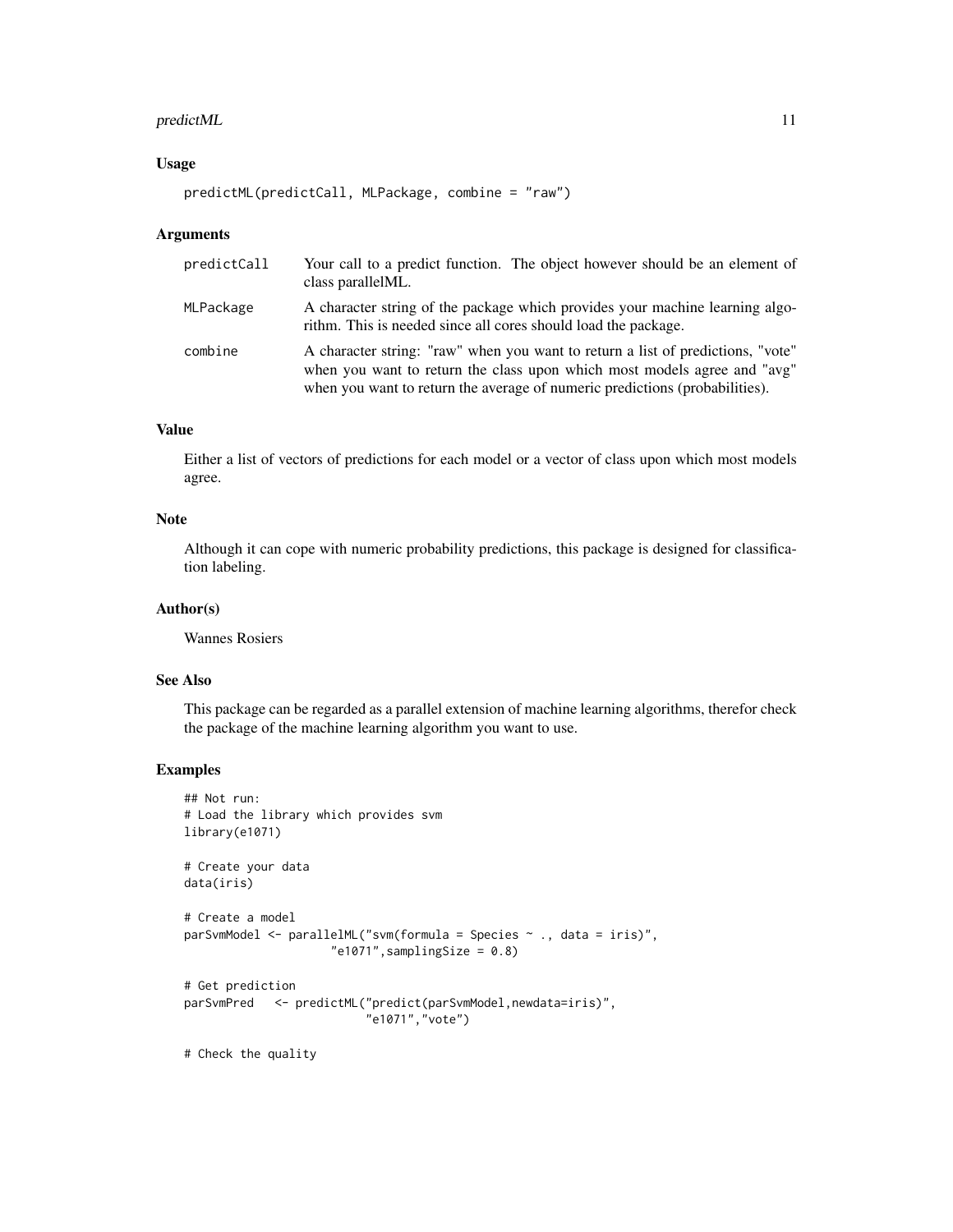```
table(parSvmPred,iris$Species)
## End(Not run)
## Not run:
# Load the library which provides rpart
library(rpart)
# Create your data
data("magicData")
# Create a model
parTreeModel <- parallelML("rpart(formula = V11 ~ ., data = trainData[,-1])",
                            "rpart", samplingSize = 0.8)# Get prediction
parTrainTreePred <- predictML("predict(parTreeModel,newdata=trainData[,-1],type='class')",
                               "rpart","vote")
parTestTreePred <- predictML("predict(parTreeModel,newdata=testData[,-1],type='class')",
                              "rpart","vote")
# Check the quality
table(parTrainTreePred,trainData$V11)
table(parTestTreePred,testData$V11)
## End(Not run)
## Not run:
# Load the library which provides svm
library(e1071)
# Create your data
data(iris)
data("magicData")
# Get nummeric predicitions of Support Vector Machine
parsvmmodel <- parallelML("svm(formula = Species ~ ., data = iris, probability=TRUE)",
                            "e1071", samplingSize = 0.8,
                            underSample = TRUE, underSampleTarget = "versicolor")
parsvmpred <- predictML("predict(parsvmmodel,newdata=iris,probability=TRUE)",
                           "e1071","avg")
# Get numeric predictions of a generalized linear model
parglmmodel <- parallelML("glm(formula = V11 ~ ., data = trainData[,-1],
                           family = binomial(link='logit'))","stats",samplingSize = 0.8)
parglmpred <- predictML("predict(parglmmodel,newdata=trainData[,-1],type='response')",
                          "stats","avg")
## End(Not run)
```
registerCores *registerCores*

<span id="page-11-0"></span>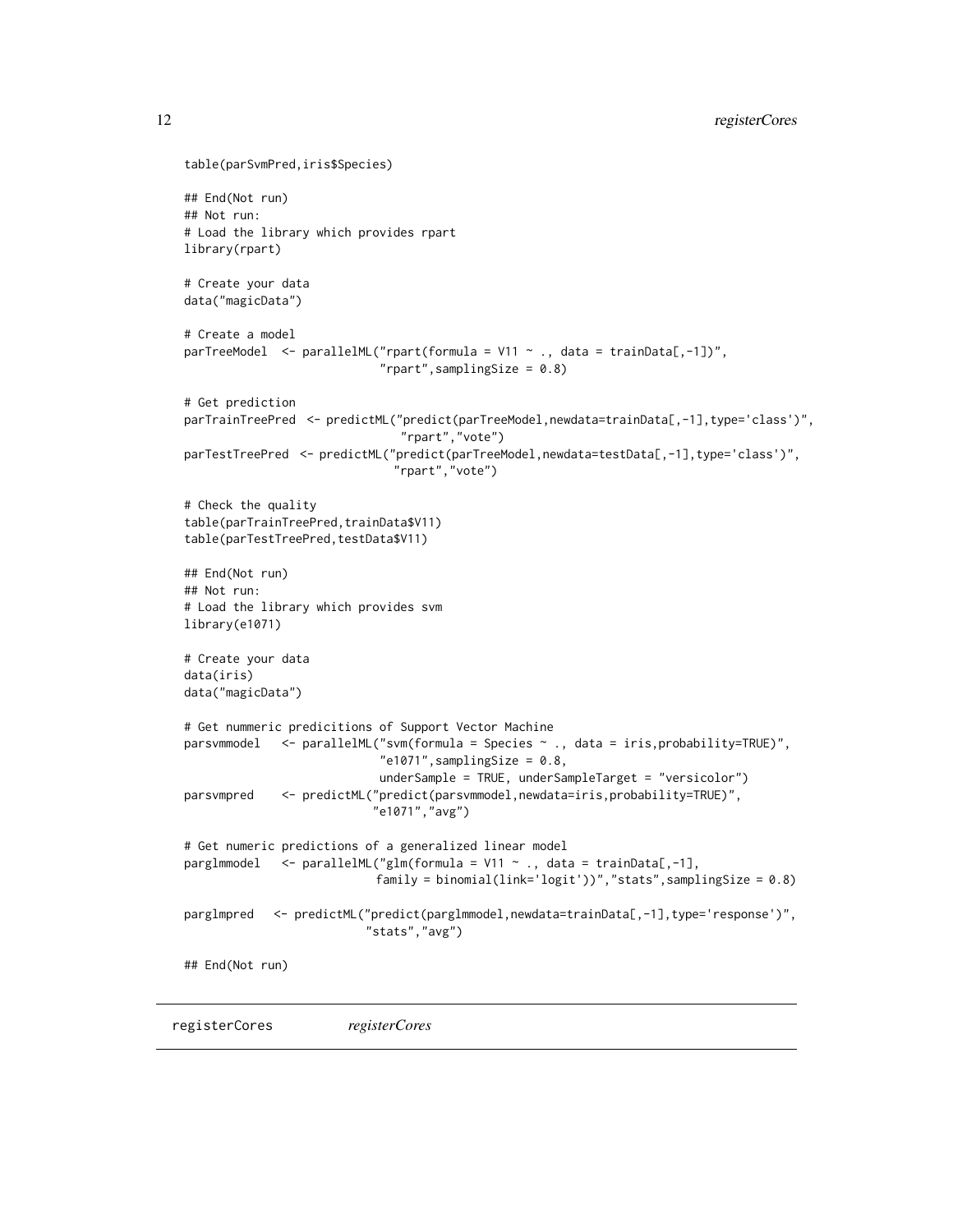#### <span id="page-12-0"></span>testData 13

#### **Description**

The registerCores function is used to register the multicore parallel backend via either the doMC or doSNOW package.

#### Usage

```
registerCores(numberCores)
```
#### Arguments

numberCores The number of cores to use for parallel execution. If not specified, the number of cores is set to the number of cores of your machine.

# Details

The multicore functionality, originally written by Simon Urbanek and subsumed in the parallel package in R 2.14.0, provides functions for parallel execution of R code on machines with multiple cores or processors, using the system fork call to spawn copies of the current process. The multicore functionality, and therefore registerCores, should not be used in a GUI environment, because multiple processes then share the same GUI.

#### Author(s)

Wannes Rosiers

testData *MagicGamma test data*

#### **Description**

The data are MC generated (see below) to simulate registration of high energy gamma particles in a ground-based atmospheric Cherenkov gamma telescope using the imaging technique. Cherenkov gamma telescope observes high energy gamma rays, taking advantage of the radiation emitted by charged particles produced inside the electromagnetic showers initiated by the gammas, and developing in the atmosphere. This Cherenkov radiation (of visible to UV wavelengths) leaks through the atmosphere and gets recorded in the detector, allowing reconstruction of the shower parameters. The available information consists of pulses left by the incoming Cherenkov photons on the photomultiplier tubes, arranged in a plane, the camera. Depending on the energy of the primary gamma, a total of few hundreds to some 10000 Cherenkov photons get collected, in patterns (called the shower image), allowing to discriminate statistically those caused by primary gammas (signal) from the images of hadronic showers initiated by cosmic rays in the upper atmosphere (background).

Typically, the image of a shower after some pre-processing is an elongated cluster. Its long axis is oriented towards the camera center if the shower axis is parallel to the telescope's optical axis, i.e. if the telescope axis is directed towards a point source. A principal component analysis is performed in the camera plane, which results in a correlation axis and defines an ellipse. If the depositions were distributed as a bivariate Gaussian, this would be an equidensity ellipse. The characteristic parameters of this ellipse (often called Hillas parameters) are among the image parameters that can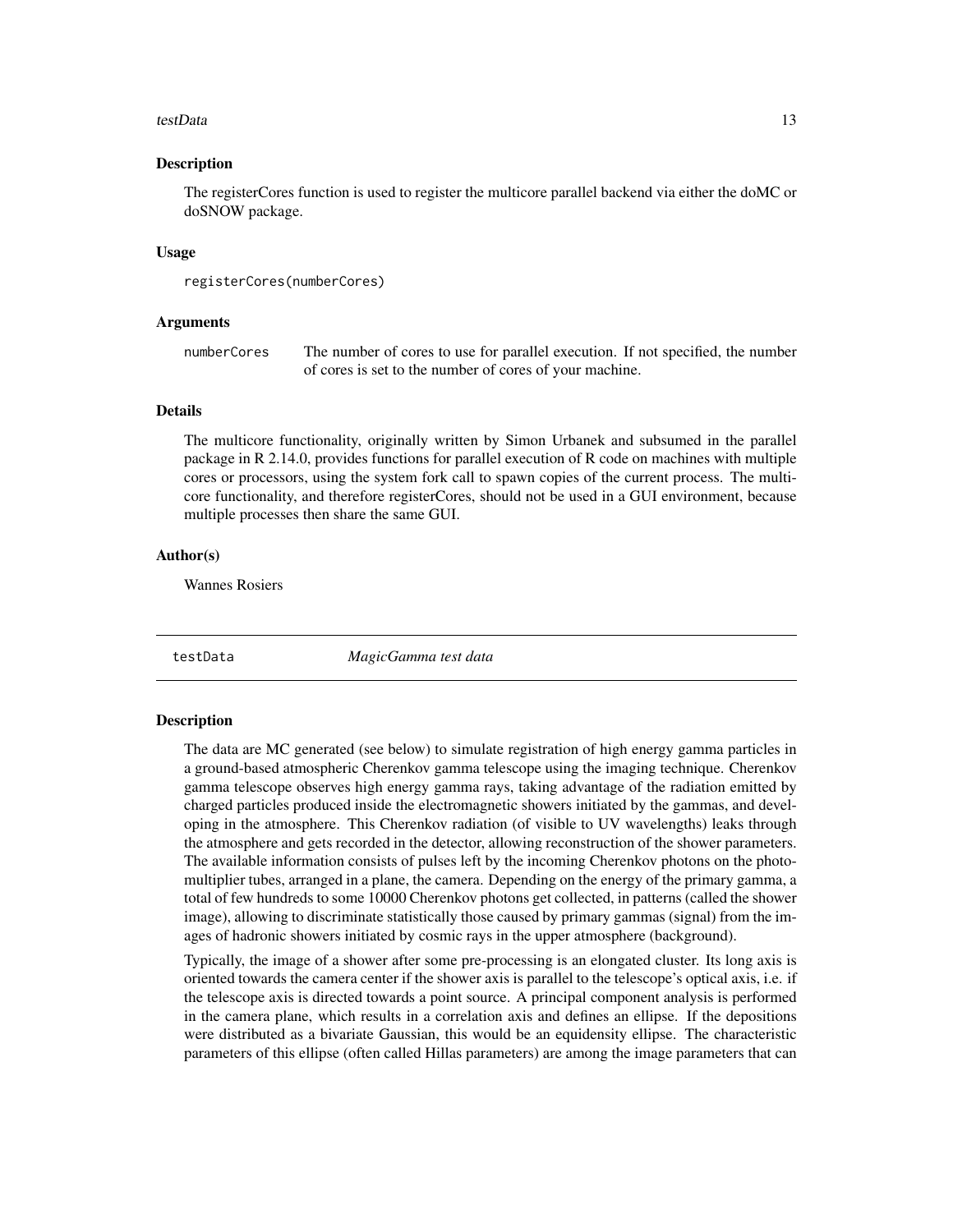be used for discrimination. The energy depositions are typically asymmetric along the major axis, and this asymmetry can also be used in discrimination. There are, in addition, further discriminating characteristics, like the extent of the cluster in the image plane, or the total sum of depositions.

The data set was generated by a Monte Carlo program, Corsika, described in: D. Heck et al., CORSIKA, A Monte Carlo code to simulate extensive air showers, Forschungszentrum Karlsruhe FZKA 6019 (1998). [Web Link]

The program was run with parameters allowing to observe events with energies down to below 50 GeV.

#### Usage

testData

# Format

1. fLength: continuous # major axis of ellipse [mm] 2. fWidth: continuous # minor axis of ellipse [mm] 3. fSize: continuous # 10-log of sum of content of all pixels [in #phot] 4. fConc: continuous # ratio of sum of two highest pixels over fSize [ratio] 5. fConc1: continuous # ratio of highest pixel over fSize [ratio] 6. fAsym: continuous # distance from highest pixel to center, projected onto major axis [mm] 7. fM3Long: continuous # 3rd root of third moment along major axis [mm] 8. fM3Trans: continuous # 3rd root of third moment along minor axis [mm] 9. fAlpha: continuous # angle of major axis with vector to origin [deg] 10. fDist: continuous # distance from origin to center of ellipse [mm] 11. class: g,h # gamma (signal), hadron (background)

 $g =$ gamma (signal): 12332 h = hadron (background): 6688

For technical reasons, the number of h events is underestimated. In the real data, the h class represents the majority of the events.

The simple classification accuracy is not meaningful for this data, since classifying a background event as signal is worse than classifying a signal event as background. For comparison of different classifiers an ROC curve has to be used. The relevant points on this curve are those, where the probability of accepting a background event as signal is below one of the following thresholds: 0.01, 0.02, 0.05, 0.1, 0.2 depending on the required quality of the sample of the accepted events for different experiments.

#### Source

Bock, R.K., Chilingarian, A., Gaug, M., Hakl, F., Hengstebeck, T., Jirina, M., Klaschka, J., Kotrc, E., Savicky, P., Towers, S., Vaicilius, A., Wittek W. (2004). Methods for multidimensional event classification: a case study using images from a Cherenkov gamma-ray telescope. Nucl.Instr.Meth. A, 516, pp. 511-528.

P. Savicky, E. Kotrc. Experimental Study of Leaf Confidences for Random Forest. Proceedings of COMPSTAT 2004, In: Computational Statistics. (Ed.: Antoch J.) - Heidelberg, Physica Verlag 2004, pp. 1767-1774.

J. Dvorak, P. Savicky. Softening Splits in Decision Trees Using Simulated Annealing. Proceedings of ICANNGA 2007, Warsaw, (Ed.: Beliczynski et. al), Part I, LNCS 4431, pp. 721-729.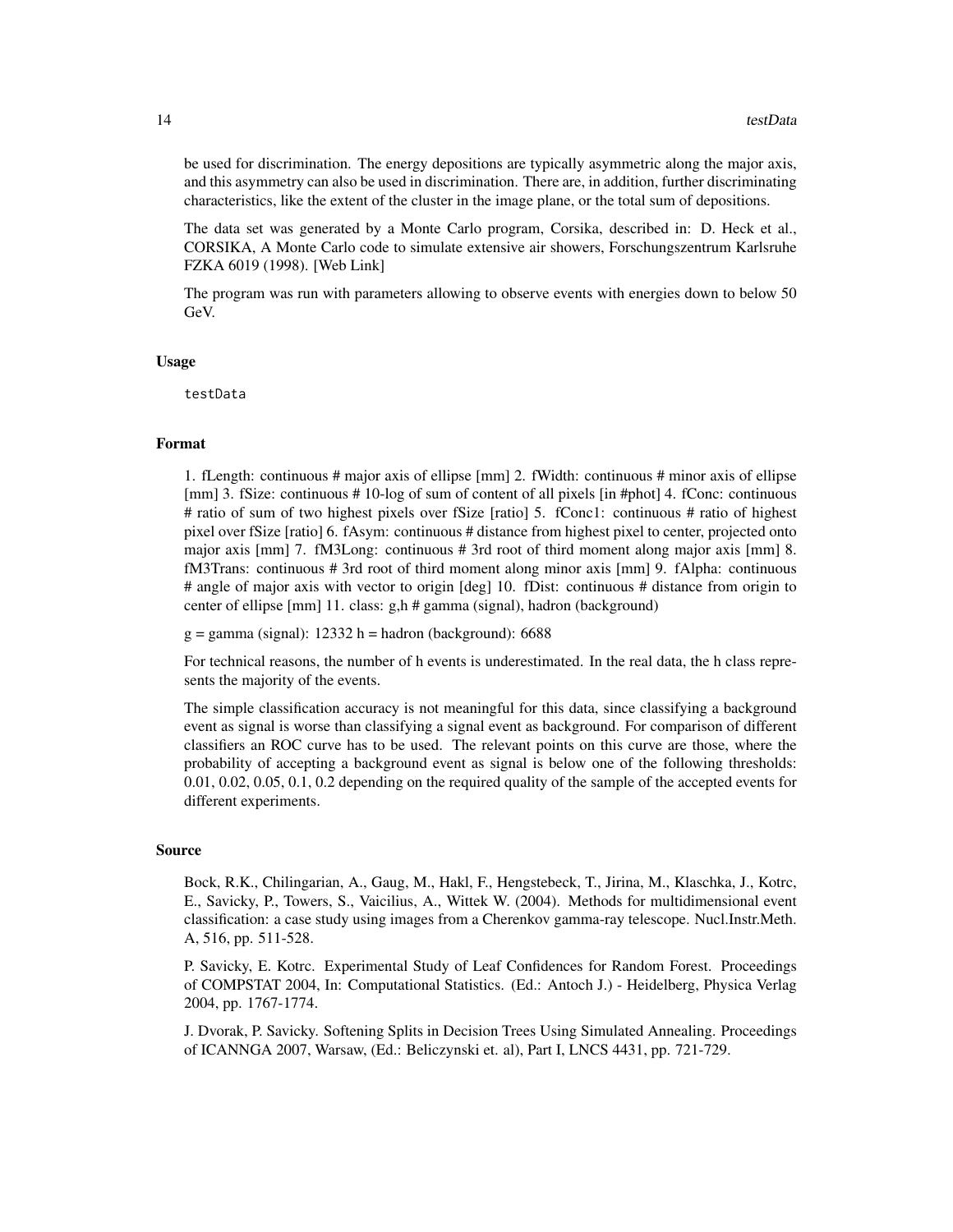#### <span id="page-14-0"></span>trainData 15

#### References

Lichman, M. (2013). UCI Machine Learning Repository [http://archive.ics.uci.edu/ml]. Irvine, CA: University of California, School of Information and Computer Science.

trainData *MagicGamma training data*

#### **Description**

The data are MC generated (see below) to simulate registration of high energy gamma particles in a ground-based atmospheric Cherenkov gamma telescope using the imaging technique. Cherenkov gamma telescope observes high energy gamma rays, taking advantage of the radiation emitted by charged particles produced inside the electromagnetic showers initiated by the gammas, and developing in the atmosphere. This Cherenkov radiation (of visible to UV wavelengths) leaks through the atmosphere and gets recorded in the detector, allowing reconstruction of the shower parameters. The available information consists of pulses left by the incoming Cherenkov photons on the photomultiplier tubes, arranged in a plane, the camera. Depending on the energy of the primary gamma, a total of few hundreds to some 10000 Cherenkov photons get collected, in patterns (called the shower image), allowing to discriminate statistically those caused by primary gammas (signal) from the images of hadronic showers initiated by cosmic rays in the upper atmosphere (background).

Typically, the image of a shower after some pre-processing is an elongated cluster. Its long axis is oriented towards the camera center if the shower axis is parallel to the telescope's optical axis, i.e. if the telescope axis is directed towards a point source. A principal component analysis is performed in the camera plane, which results in a correlation axis and defines an ellipse. If the depositions were distributed as a bivariate Gaussian, this would be an equidensity ellipse. The characteristic parameters of this ellipse (often called Hillas parameters) are among the image parameters that can be used for discrimination. The energy depositions are typically asymmetric along the major axis, and this asymmetry can also be used in discrimination. There are, in addition, further discriminating characteristics, like the extent of the cluster in the image plane, or the total sum of depositions.

The data set was generated by a Monte Carlo program, Corsika, described in: D. Heck et al., CORSIKA, A Monte Carlo code to simulate extensive air showers, Forschungszentrum Karlsruhe FZKA 6019 (1998). [Web Link]

The program was run with parameters allowing to observe events with energies down to below 50 GeV.

#### Usage

trainData

# Format

1. fLength: continuous # major axis of ellipse [mm] 2. fWidth: continuous # minor axis of ellipse [mm] 3. fSize: continuous # 10-log of sum of content of all pixels [in #phot] 4. fConc: continuous # ratio of sum of two highest pixels over fSize [ratio] 5. fConc1: continuous # ratio of highest pixel over fSize [ratio] 6. fAsym: continuous # distance from highest pixel to center, projected onto major axis [mm] 7. fM3Long: continuous # 3rd root of third moment along major axis [mm] 8.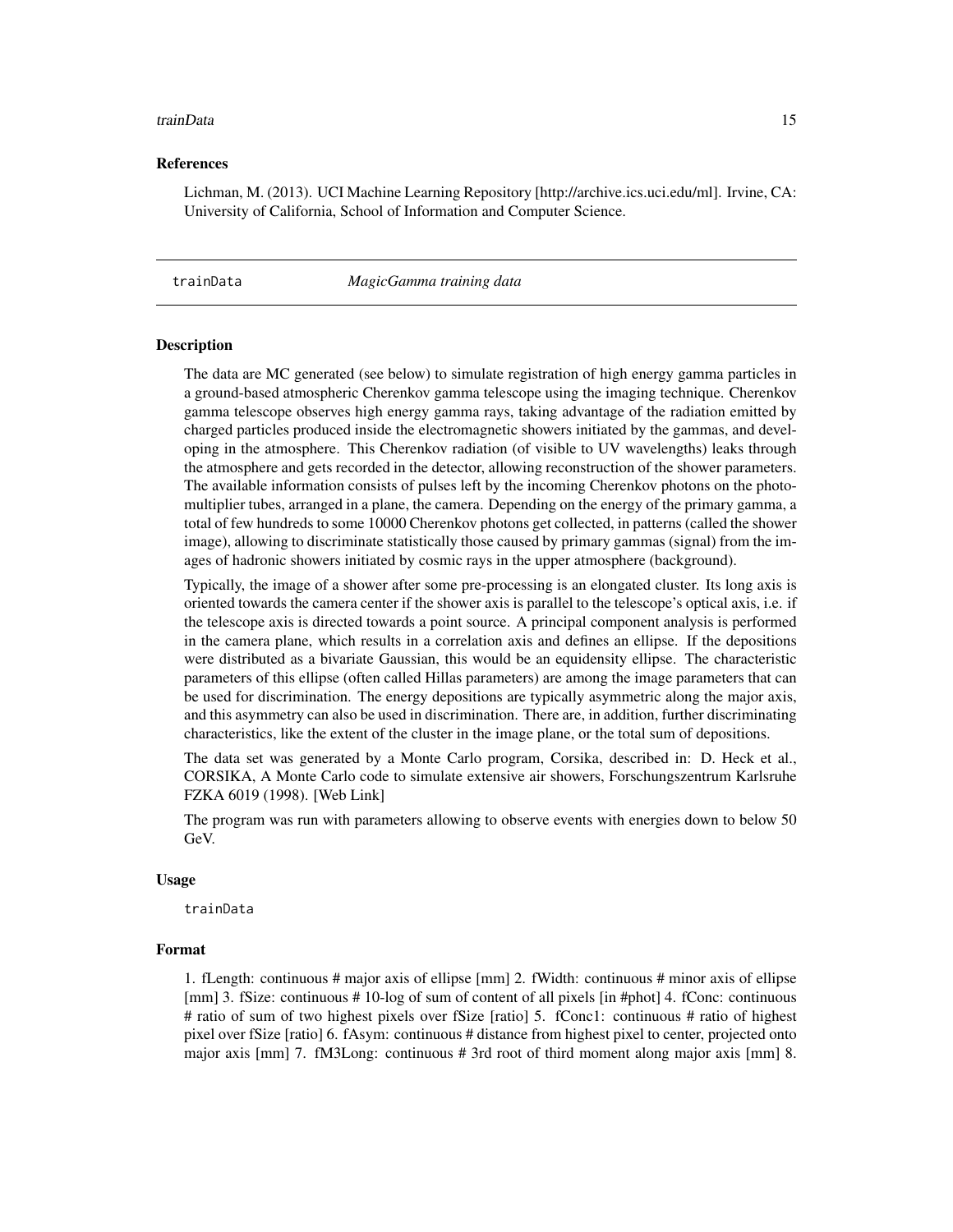<span id="page-15-0"></span>fM3Trans: continuous # 3rd root of third moment along minor axis [mm] 9. fAlpha: continuous # angle of major axis with vector to origin [deg] 10. fDist: continuous # distance from origin to center of ellipse [mm] 11. class: g,h # gamma (signal), hadron (background)

 $g =$ gamma (signal): 12332 h = hadron (background): 6688

For technical reasons, the number of h events is underestimated. In the real data, the h class represents the majority of the events.

The simple classification accuracy is not meaningful for this data, since classifying a background event as signal is worse than classifying a signal event as background. For comparison of different classifiers an ROC curve has to be used. The relevant points on this curve are those, where the probability of accepting a background event as signal is below one of the following thresholds: 0.01, 0.02, 0.05, 0.1, 0.2 depending on the required quality of the sample of the accepted events for different experiments.

#### Source

Bock, R.K., Chilingarian, A., Gaug, M., Hakl, F., Hengstebeck, T., Jirina, M., Klaschka, J., Kotrc, E., Savicky, P., Towers, S., Vaicilius, A., Wittek W. (2004). Methods for multidimensional event classification: a case study using images from a Cherenkov gamma-ray telescope. Nucl.Instr.Meth. A, 516, pp. 511-528.

P. Savicky, E. Kotrc. Experimental Study of Leaf Confidences for Random Forest. Proceedings of COMPSTAT 2004, In: Computational Statistics. (Ed.: Antoch J.) - Heidelberg, Physica Verlag 2004, pp. 1767-1774.

J. Dvorak, P. Savicky. Softening Splits in Decision Trees Using Simulated Annealing. Proceedings of ICANNGA 2007, Warsaw, (Ed.: Beliczynski et. al), Part I, LNCS 4431, pp. 721-729.

#### References

Lichman, M. (2013). UCI Machine Learning Repository [http://archive.ics.uci.edu/ml]. Irvine, CA: University of California, School of Information and Computer Science.

trainSample *Sample data in parallel*

#### Description

Sample data or data and output in parallel: each core provides one sample of your desired size.

#### Usage

```
trainSample(data, numberCores = detectCores(), samplingSize = 0.2,
underSample = FALSE, toPredict = NULL, underSampleTarget = NULL,
sampleMethod = "bagging")
```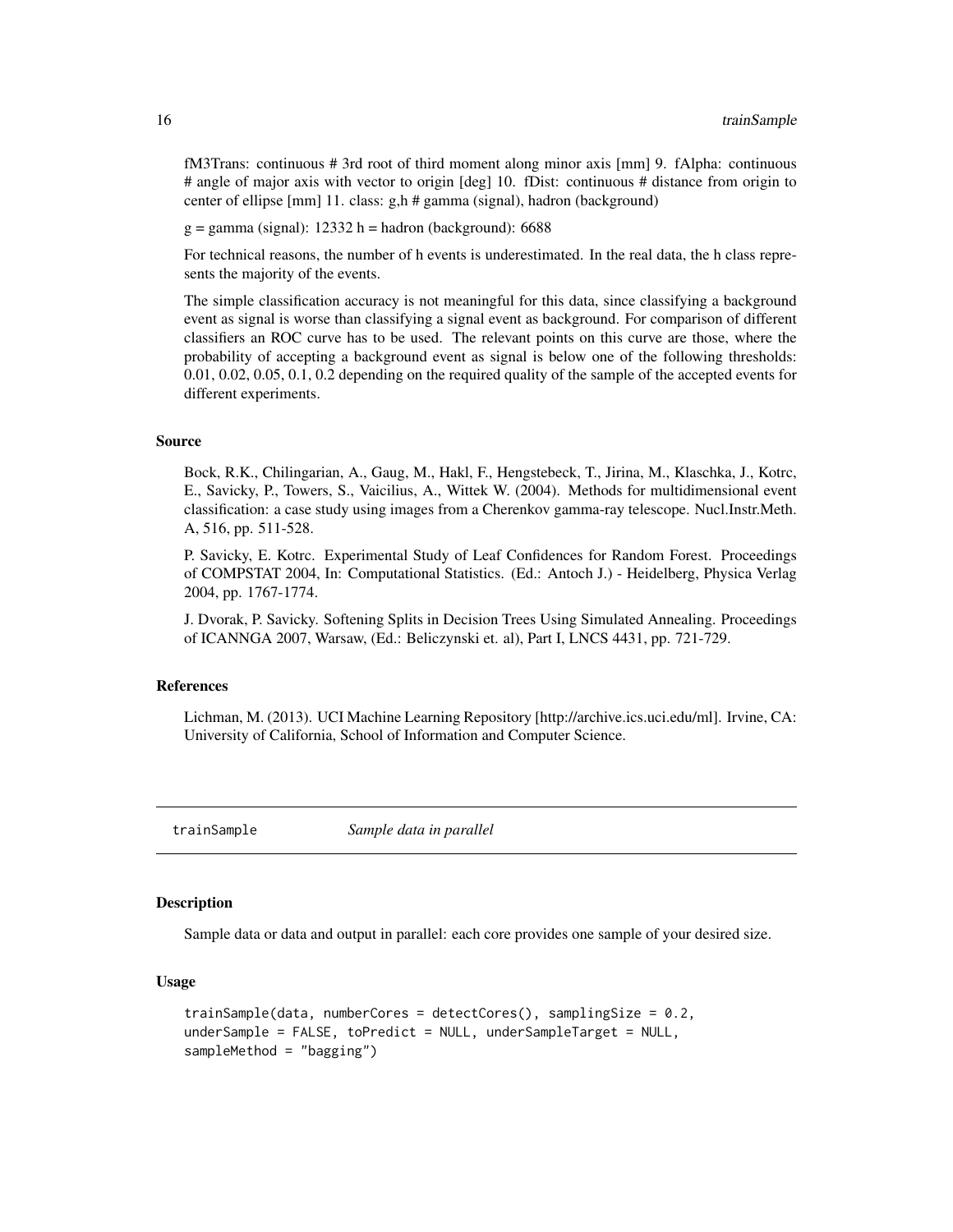# <span id="page-16-0"></span>trainSample 17

# Arguments

| data              | A data frame, or structure convertable to a data frame, which you want to sample<br>upon.                                                                                                                                                                                                                         |  |  |
|-------------------|-------------------------------------------------------------------------------------------------------------------------------------------------------------------------------------------------------------------------------------------------------------------------------------------------------------------|--|--|
| numberCores       | In this setting equal to number of different training samples you are creating:<br>one for each core you are using.                                                                                                                                                                                               |  |  |
| samplingSize      | Size of your training sample in percentage.                                                                                                                                                                                                                                                                       |  |  |
| underSample       | Logical wether you want to take an undersample on your desired target.                                                                                                                                                                                                                                            |  |  |
| toPredict         | The column of your dataset you want to predict                                                                                                                                                                                                                                                                    |  |  |
| underSampleTarget |                                                                                                                                                                                                                                                                                                                   |  |  |
|                   | When you set underSample to TRUE, underSampleTarget takes your target you<br>want to keep in every sample. e.g. If you have 5 elements of category1 and<br>100 elements of category2 and your sample Size is 0.2, then every sample will<br>contain 25 elements, namely the 5 of category 1 and 20 of category 2. |  |  |
| sampleMethod      | String which decides wether you sample on your observations (bagging) or on<br>your variables (random).                                                                                                                                                                                                           |  |  |

# Value

You get a list of length numberCores. Each core has created one item of your list, namely a data frame containing a a samplingSize size sample of data.

#### Author(s)

Wannes Rosiers

#### See Also

Under the hood this function uses [foreach](#page-0-0), and [sample](#page-0-0)

# Examples

```
## Not run:
# Create your data
x <- data.frame(1:10,10:1)
# Sampling on observations
trainSample(x,numberCores=2,samplingSize = 0.5)
#Create your data
data(iris)
# Sampling on variables
trainSample(iris,numberCores=2,samplingSize = 0.6,
            toPredict = "Species", sampleMethod = "random")
# Create your data
data(iris)
data <- iris[1:110,]
```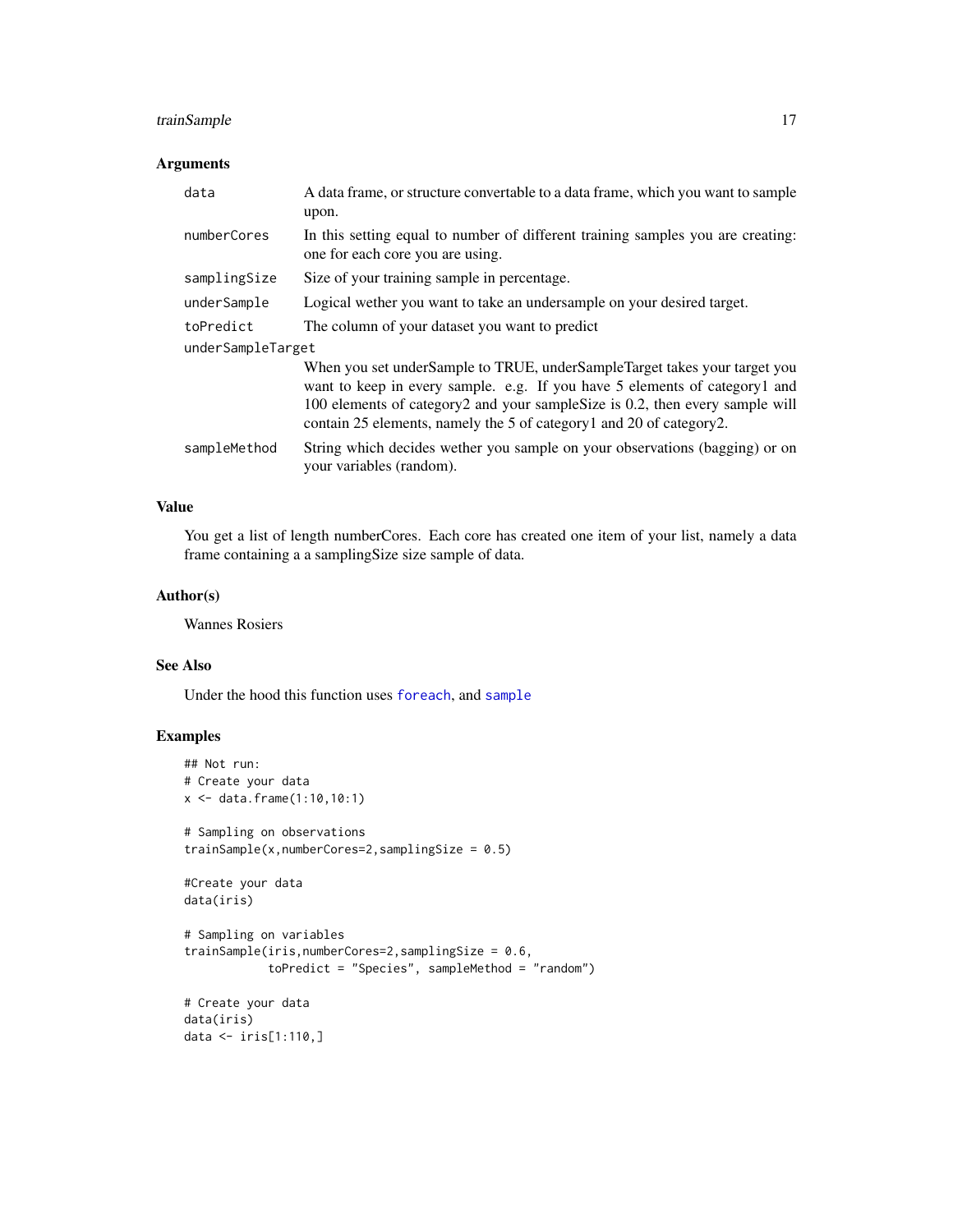```
# Sampling
trainSamples <- trainSample(data,2,0.2,TRUE,"Species","virginica")
## End(Not run)
```